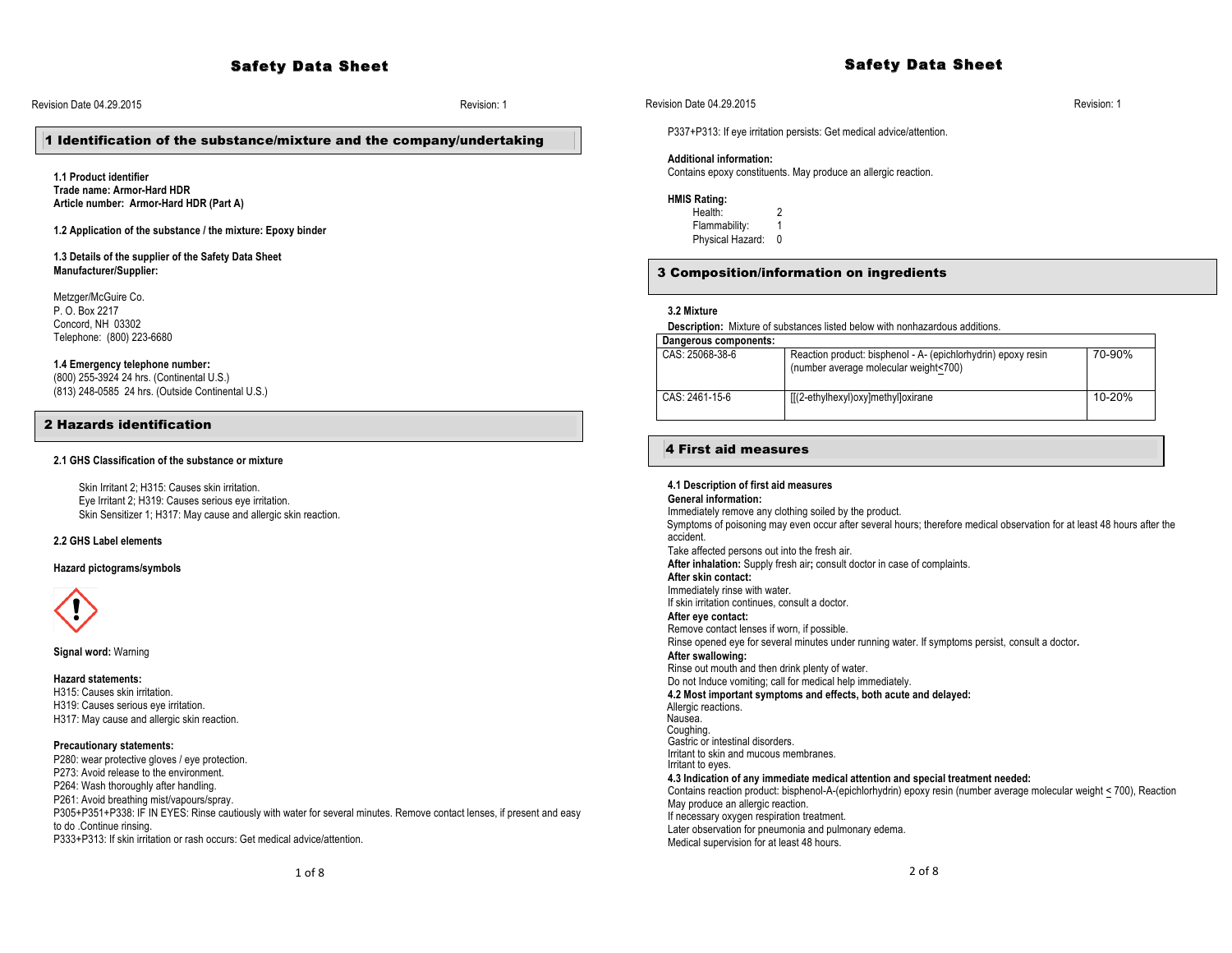# Safety Data Sheet

Revision Date 04.29.2015 Revision: 1

# 5 Firefighting measures

**5.1 Extinguishing media Suitable extinguishing agents:** Water haze or fog. Foam. Fire-extinguishing powder. Carbon dioxide. **For safety reasons unsuitable extinguishing agents:** Water with full jet Water spray **5.2 Special hazards arising from the substance or mixture:** Formation of toxic gases is possible during heating or in case of fire. **5.3 Advice for the firefighters Protective equipment:** Wear self-contained respiratory protective device. Wear fully protective suit. **Additional information:** Cool endangered receptacles with water fog or haze. Eliminate all ignition sources if safe to do so.

# 6 Accidental release measures

# **6.1 Personal precautions, protective equipment and emergency procedures:**

Use respiratory protective device against the effects of fumes/dust/aerosol. Wear protective equipment. Keep unprotected persons away. Ensure adequate ventilation. Keep away from ignition sources. **6.2 Environmental precautions:** Do not allow to enter sewers/ surface or ground water. Inform respective authorities in case of seepage into water course or sewage system. Prevent from spreading (e.g. by damming–in or oil barriers). **6.3 Methods and material for containment and cleaning up:** Absorb liquid components with liquid-binding material. Send for recovery or disposal in suitable receptacles. Dispose contaminated material as waste according to item 13. Ensure adequate ventilation.

#### 7 Handling and storage

# **7.1 Precautions for safe handling:**

Use only in well-ventilated areas. Store in cool, dry place in tightly closed receptacles (60-80ºF recommended).

#### **7.2 Conditions for safe storage, including any incompatibilities:**

Use only receptacles specifically permitted for this substance/product. Avoid storage near extreme heat, ignition sources or open flame. **Further Information about storage conditions:**  Keep container tightly sealed.

#### Revision Date 04.29.2015 Revision: 1

Store in an area with adequate ventilation.

#### 8 Exposure controls/personal protection

# **8.1 Control parameters**

**Ingredients with limit values that require monitoring at the workplace:** The product does not contain any relevant quantities of materials with critical values that have to be monitored at the workplace. **DNELs:** No further relevant information available. **PNECs:** No further relevant information available. **Additional information:** The lists valid during the making were used as basis.

#### **8.2 Engineering controls**

Provide readily accessible eye wash stations and safety showers. Provide ventilation adequate to ensure concentrations are minimized.

#### **8.3 Personal protective equipment**

**General protective and hygienic measures:** Keep away from foodstuffs, beverages and feed. Immediately remove all soiled and contaminated clothing. Wash hands before breaks and at the end of work. Do not inhale gases / fumes / aerosols. Avoid contact with the eyes and skin.

# **Respiratory protection:**

Not required under normal conditions of use. Use suitable respiratory protective device in case of insufficient ventilation. For spills, respiratory protection may be advisable. Use respiratory protection when grinding or cutting material.

#### **Hand protection:**

Protective, impervious gloves. (Neoprene, PVC, Nitrile rubber) The glove material has to be impermeable and resistant to the product / the substance/ the preparation. Selection of the glove material on consideration of the penetration times, rates of diffusion and the degradation.

# **Eye protection:**

Safety glasses with side shields. Contact lenses should not be worn.

#### **Skin and Body protection:**

Protective work clothing. Where potential exposure warrants, rubber or plastic boots and chemically resistant protective suit.

## 9 Physical and chemical properties

**9.1 Information on basic physical and chemical properties General Information Appearance Form:** Liquid  **Colour:** Colorless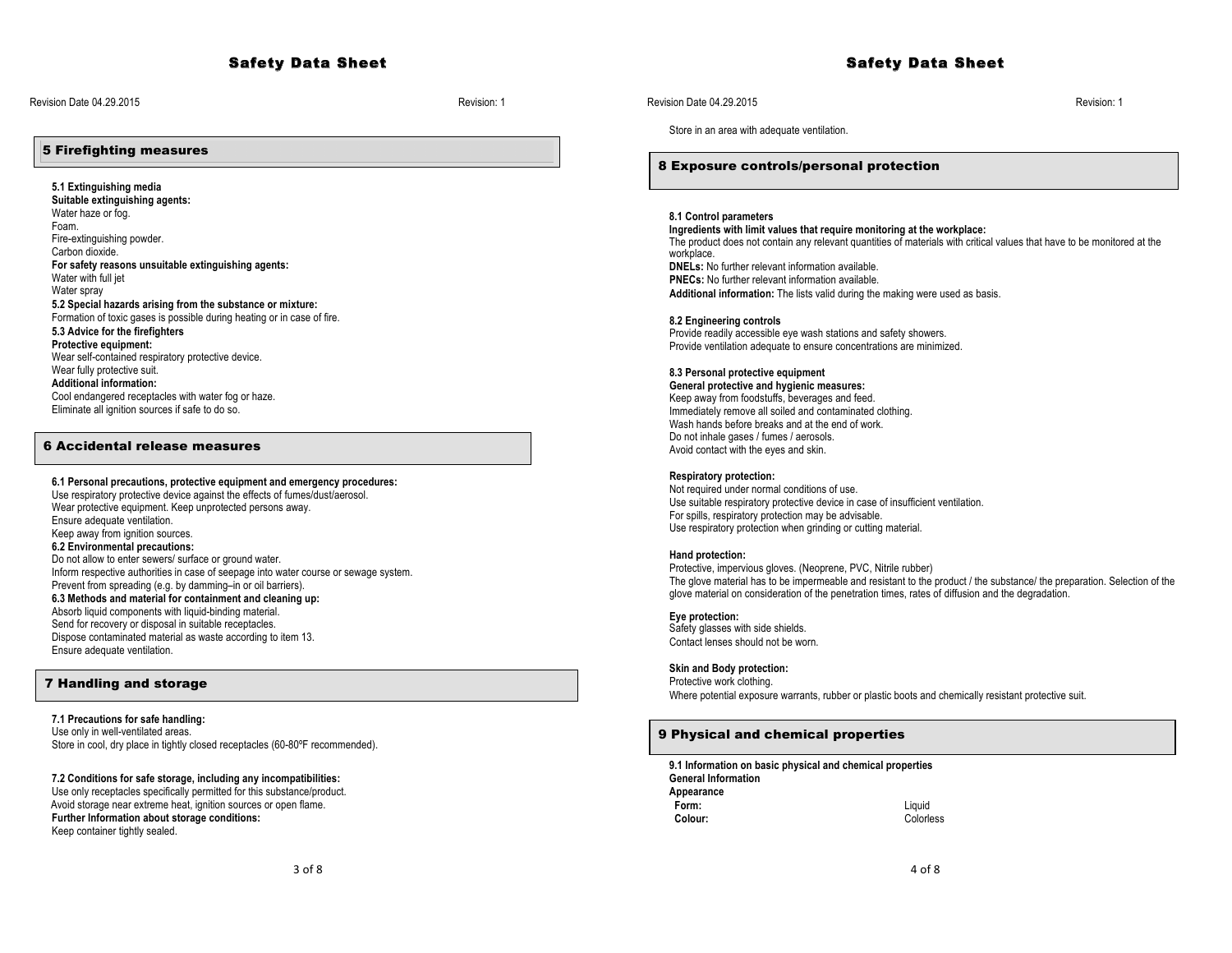# Safety Data Sheet

| Revision Date 04.29.2015                                                                                                                                                                                                                                                                                                                                                                                                                                                                                                                                                      |                                   | Revision: 1 | Revision Date 04.29.2015                                                               |                           |                                                                                                                                                                                                                                                                                                                                                                                                                                                                                                                                                        | Revision: 1                                                                                                     |
|-------------------------------------------------------------------------------------------------------------------------------------------------------------------------------------------------------------------------------------------------------------------------------------------------------------------------------------------------------------------------------------------------------------------------------------------------------------------------------------------------------------------------------------------------------------------------------|-----------------------------------|-------------|----------------------------------------------------------------------------------------|---------------------------|--------------------------------------------------------------------------------------------------------------------------------------------------------------------------------------------------------------------------------------------------------------------------------------------------------------------------------------------------------------------------------------------------------------------------------------------------------------------------------------------------------------------------------------------------------|-----------------------------------------------------------------------------------------------------------------|
| Odour:                                                                                                                                                                                                                                                                                                                                                                                                                                                                                                                                                                        | Sweet                             |             | <b>11 Toxicological information</b>                                                    |                           |                                                                                                                                                                                                                                                                                                                                                                                                                                                                                                                                                        |                                                                                                                 |
| <b>Odour threshold:</b>                                                                                                                                                                                                                                                                                                                                                                                                                                                                                                                                                       | No data available                 |             |                                                                                        |                           |                                                                                                                                                                                                                                                                                                                                                                                                                                                                                                                                                        |                                                                                                                 |
| pH:                                                                                                                                                                                                                                                                                                                                                                                                                                                                                                                                                                           | No data available                 |             | 11.1 Information on likely routes of exposure:                                         |                           |                                                                                                                                                                                                                                                                                                                                                                                                                                                                                                                                                        |                                                                                                                 |
| Melting point/range:                                                                                                                                                                                                                                                                                                                                                                                                                                                                                                                                                          | No data available                 |             | Inhalation:<br>Ingestion:                                                              | No data                   | May cause respiratory irritation                                                                                                                                                                                                                                                                                                                                                                                                                                                                                                                       |                                                                                                                 |
| Boiling point/range:                                                                                                                                                                                                                                                                                                                                                                                                                                                                                                                                                          | >392 °F / >200 °C                 |             | Skin contact:<br>Eye contact:                                                          |                           | May cause skin irritation<br>May cause eye irritation                                                                                                                                                                                                                                                                                                                                                                                                                                                                                                  |                                                                                                                 |
| Flash point:                                                                                                                                                                                                                                                                                                                                                                                                                                                                                                                                                                  | >302 °F / >150 °C                 |             |                                                                                        |                           | 11.2 Symptoms related to physical, chemical and toxicological characteristics: No available data                                                                                                                                                                                                                                                                                                                                                                                                                                                       |                                                                                                                 |
| <b>Evaporation rate:</b>                                                                                                                                                                                                                                                                                                                                                                                                                                                                                                                                                      | No data available                 |             |                                                                                        |                           | 11.3 Delayed and immediate effects as well as chronic effects from short and long-term exposure:<br>(Data for primary component, Reaction product: bisphenol - A- (epichlorhydrin) epoxy resin)                                                                                                                                                                                                                                                                                                                                                        |                                                                                                                 |
| Flammability (solid, gaseous):                                                                                                                                                                                                                                                                                                                                                                                                                                                                                                                                                | Not applicable                    |             | Acute toxic:<br>Oral                                                                   |                           | LD50 > 2,000 mg/kg (rat)                                                                                                                                                                                                                                                                                                                                                                                                                                                                                                                               |                                                                                                                 |
| Upper/lower flammability or explosive limit:                                                                                                                                                                                                                                                                                                                                                                                                                                                                                                                                  | Not applicable                    |             | Dermal<br>Inhalation                                                                   |                           | LD50 > 2,000 mg/kg (rat)<br>No data                                                                                                                                                                                                                                                                                                                                                                                                                                                                                                                    |                                                                                                                 |
| Vapor pressure:                                                                                                                                                                                                                                                                                                                                                                                                                                                                                                                                                               | No data available                 |             | Skin Corrosive/irritant:                                                               |                           |                                                                                                                                                                                                                                                                                                                                                                                                                                                                                                                                                        |                                                                                                                 |
| Vapor density:                                                                                                                                                                                                                                                                                                                                                                                                                                                                                                                                                                | No data available                 |             |                                                                                        | 0.8 and 0.5 respectively. |                                                                                                                                                                                                                                                                                                                                                                                                                                                                                                                                                        | Test material was slightly irritating to skin in key studies. For the skin, mean erythema and edema scores were |
| Relative Density at 20°C:                                                                                                                                                                                                                                                                                                                                                                                                                                                                                                                                                     | $1.12$ g/cm <sup>3</sup>          |             | Serious eye damage/eye irritation:                                                     |                           | Test material was slightly irritating to the eye in key studies. The mean eye score was 0.4                                                                                                                                                                                                                                                                                                                                                                                                                                                            |                                                                                                                 |
| Solubility in / Miscibility with<br>Water:                                                                                                                                                                                                                                                                                                                                                                                                                                                                                                                                    | Not miscible or difficult to mix. |             | Respiratory sensitization: No data available<br>Skin sensitization:                    |                           |                                                                                                                                                                                                                                                                                                                                                                                                                                                                                                                                                        | In a local lymph node assay, the concentration that would cause a 3-fold increase in proliferation (EC-3) was   |
| Partition coefficient (n-octanol/water):                                                                                                                                                                                                                                                                                                                                                                                                                                                                                                                                      | No data available                 |             |                                                                                        |                           | calculated to be 5.7% which is consistent with moderate dermal sensitization potential.                                                                                                                                                                                                                                                                                                                                                                                                                                                                |                                                                                                                 |
| Auto/Self-ignition temperature:                                                                                                                                                                                                                                                                                                                                                                                                                                                                                                                                               | No data available                 |             |                                                                                        |                           | 11.4 Numerical measures of toxicity: No data available for mixture.                                                                                                                                                                                                                                                                                                                                                                                                                                                                                    |                                                                                                                 |
| Decomposition temperature:                                                                                                                                                                                                                                                                                                                                                                                                                                                                                                                                                    | No data available                 |             | Additional toxicological information:                                                  |                           | The product show the following dangers according to the calculation method of the General EU                                                                                                                                                                                                                                                                                                                                                                                                                                                           |                                                                                                                 |
| <b>Viscosity</b>                                                                                                                                                                                                                                                                                                                                                                                                                                                                                                                                                              | $900 - 1,400$ cps                 |             | Danger through skin absorption.                                                        |                           | Classification Guidelines for Preparations as issued in the latest version: Irritant<br>Toxic and /or corrosive effects may be delayed up to 24 hours.                                                                                                                                                                                                                                                                                                                                                                                                 |                                                                                                                 |
| <b>10 Stability and reactivity</b>                                                                                                                                                                                                                                                                                                                                                                                                                                                                                                                                            |                                   |             | dizziness .etc.                                                                        |                           |                                                                                                                                                                                                                                                                                                                                                                                                                                                                                                                                                        | Inhalation of concentrated vapours as well as oral intake will lead to anesthesia-like conditions and headache, |
| 10.1 Reactivity<br>10.2 Chemical stability                                                                                                                                                                                                                                                                                                                                                                                                                                                                                                                                    |                                   |             | <b>12 Ecological information</b>                                                       |                           |                                                                                                                                                                                                                                                                                                                                                                                                                                                                                                                                                        |                                                                                                                 |
| Thermal decomposition / conditions to be avoided:<br>No decomposition if used and stored according to specifications.<br>10.3 Possibility of hazardous reactions:<br>Reacts with strong alkali.<br>Exothermic polymerization.<br>Reacts with strong acids and oxidizing agents.<br>Reacts with catalysts.<br>10.4 Conditions to avoid:<br>Avoid contact with strong oxidizing agents, excessive heat or flames.<br>10.5 Incompatible materials:<br>Strong acids, bases and oxidizing agents.<br>10.6 Hazardous decomposition products:<br>Carbon monoxide and carbon dioxide. |                                   |             | 12.1 Toxicity<br><b>Aquatic toxicity:</b><br>Fish<br>Crustacea<br><b>Aquatic Plant</b> |                           | (Data taken from SDS of primary component, Reaction product: bisphenol - A- (epichlorhydrin) epoxy resin)<br>96hr-LC50 = 3.6mg/L test mat. Oncorhynchus mykiss<br>(direct application, nominal) (OECD Guideline 203)<br>LC50 1.41 mg/L 96hr Oryzias latipes<br>48hr-EC50 = 2.8mg/L test mat Daphnia magna<br>(direct application, nominal, based on: mobility) (OECD Guideline 202)<br>EC50 1.7mg/L 48hr<br>72hr-EC50 > 11 mg/L Scenedesmus capricornutum<br>water soluble fraction (meas. (arithm. mean))<br>based on: growth rate (EPA-660/3-75-009) |                                                                                                                 |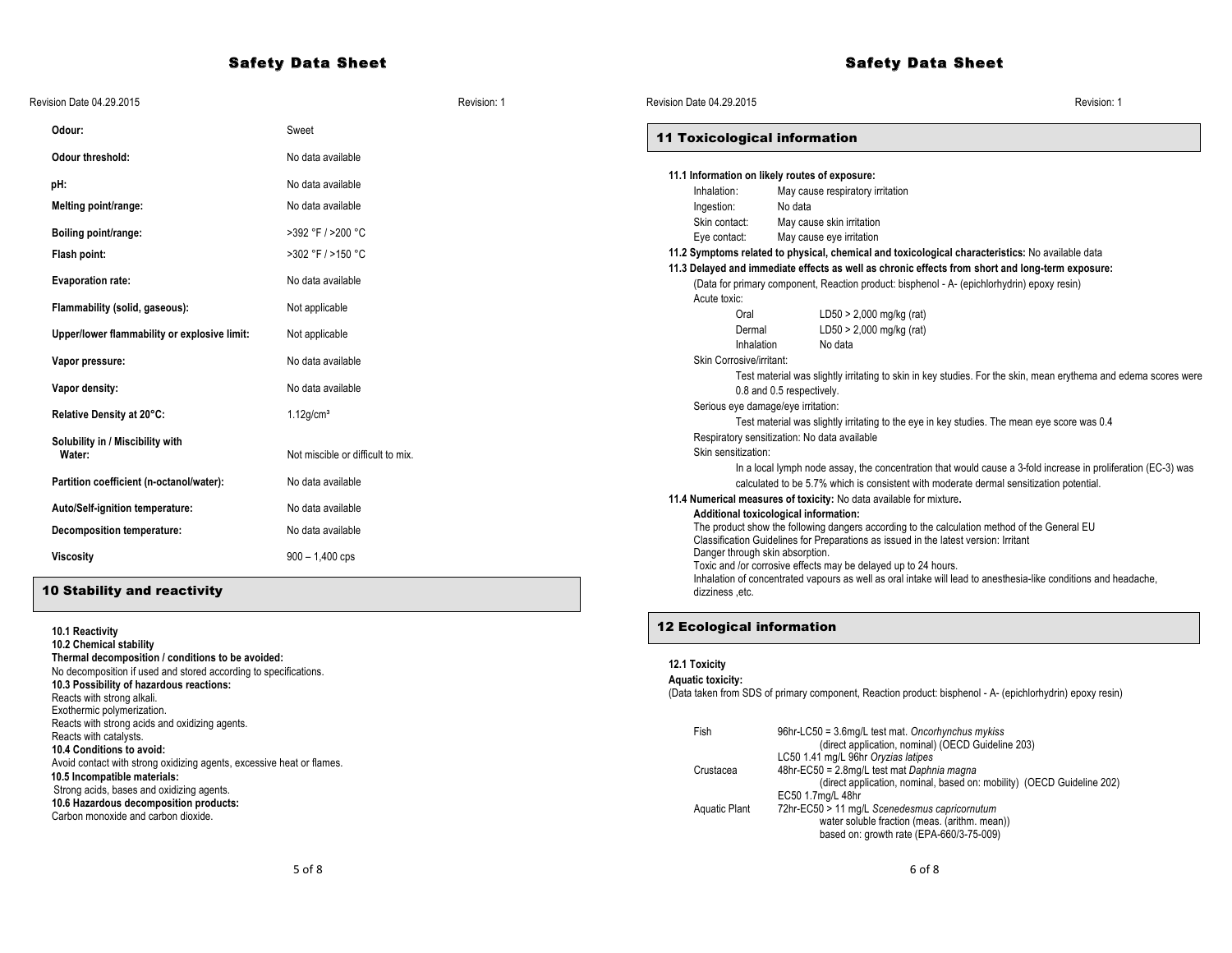#### Revision Date 04.29.2015 Revision: 1

**12.2 Persistence and degradability:** No data available. **12.3 Bioaccumulative potential:** No further relevant information available. **12.4 Mobility in soil:** No further relevant information available. **12.5 Results of PBT and vPvB assessment: PBT:** Not applicable. **vPvB:** Not applicable.

 **12.6 Other adverse effects:** No further relevant information available

# 13 Disposal considerations

## **13.1 Waste treatment methods**

#### **Waste from residue/unused product:**

This product should not be allowed to enter drains, water courses or the soil. Dispose of this material in a safe manner and in accordance with federal, state and local regulations

**Contaminated packaging:** Disposal must be made in accordance with official federal, state and local regulations.

# 14 Transport information

# **DOT**

**UN number:** Not Regulated

## **IATA**

| UN number:<br><b>Proper Shipping Name:</b> | UN3082<br>ENVIRONMENTALLY HAZARDOUS SUBSTANCE, LIQUID, N.O.S. (Epoxy resin) |
|--------------------------------------------|-----------------------------------------------------------------------------|
| <b>Hazard Class:</b>                       | ۵                                                                           |
| <b>Packing Group:</b>                      |                                                                             |
| Labels(s):                                 | a                                                                           |
| Marine Pollutant:                          | ∨م∠                                                                         |

#### **IMDG**

| UN number:                   | UN3082                                                            |
|------------------------------|-------------------------------------------------------------------|
| <b>Proper Shipping Name:</b> | ENVIRONMENTALLY HAZARDOUS SUBSTANCE, LIQUID, N.O.S. (Epoxy resin) |
| <b>Hazard Class:</b>         |                                                                   |
| <b>Packing Group:</b>        | Ш                                                                 |
| Labels(s):                   |                                                                   |
| <b>Marine Pollutant:</b>     | Yes                                                               |

## 15 Regulatory Information

**15.1 Safety, health and environmental regulations/legislation specific for the substance or mixture**

**United States (USA)**

# **SARA**

 **Section 355 (extremely hazardous substances):** None of the ingredients is listed.

# Safety Data Sheet

#### Revision Date 04.29.2015 Revision: 1

| Section 313 (Specific toxic chemical listings): |
|-------------------------------------------------|
| Component(s) above 'de minimus' level: None     |
| <b>TSCA (Toxic Substances Control Act):</b>     |
| All the ingredients are listed.                 |

#### **Proposition 65 (California):**

 **Chemicals known to cause cancer:** None

#### **Canada**

| <b>Canadian Domestic Substances List (DSL):</b>  |  |
|--------------------------------------------------|--|
| All ingredients are listed.                      |  |
| Canadian Ingredient Disclosure list (limit 0.1%) |  |
| None of the ingredients is listed.               |  |
| Canadian Ingredient Disclosure list (limit 1%)   |  |
| None of the ingredients is listed.               |  |

#### **15.2 Chemical Safety assessment:** A Chemical Safety Assessment has not been carried out.

# 16 Other information

This information is based on our present knowledge. However, this shall not constitute a guarantee for any specific product features and shall not establish a legally valid contractual relationship.

#### **Abbreviation and acronyms:**

ADR: European Agreement concerning the International Carriage of Dangerous Goods by Road IMDG: International Maritime Code for Dangerous Goods DOT: US Department of Transportation IATA: International Air Transport Association GHS: Globally Harmonized System of Classification and Labelling of Chemicals ACGIH: American Conference of Governmental Industrial Hygienist. EINECS: European Inventory of Existing Commercial Chemical Substances ELINCS: European List of Notified Chemical Substance CAS: Chemical Abstracts Service (division of the American Chemical Society) HMIS: Hazardous Materials Identification System (USA) WHMIS: Workplace Hazardous Materials Information System (Canada)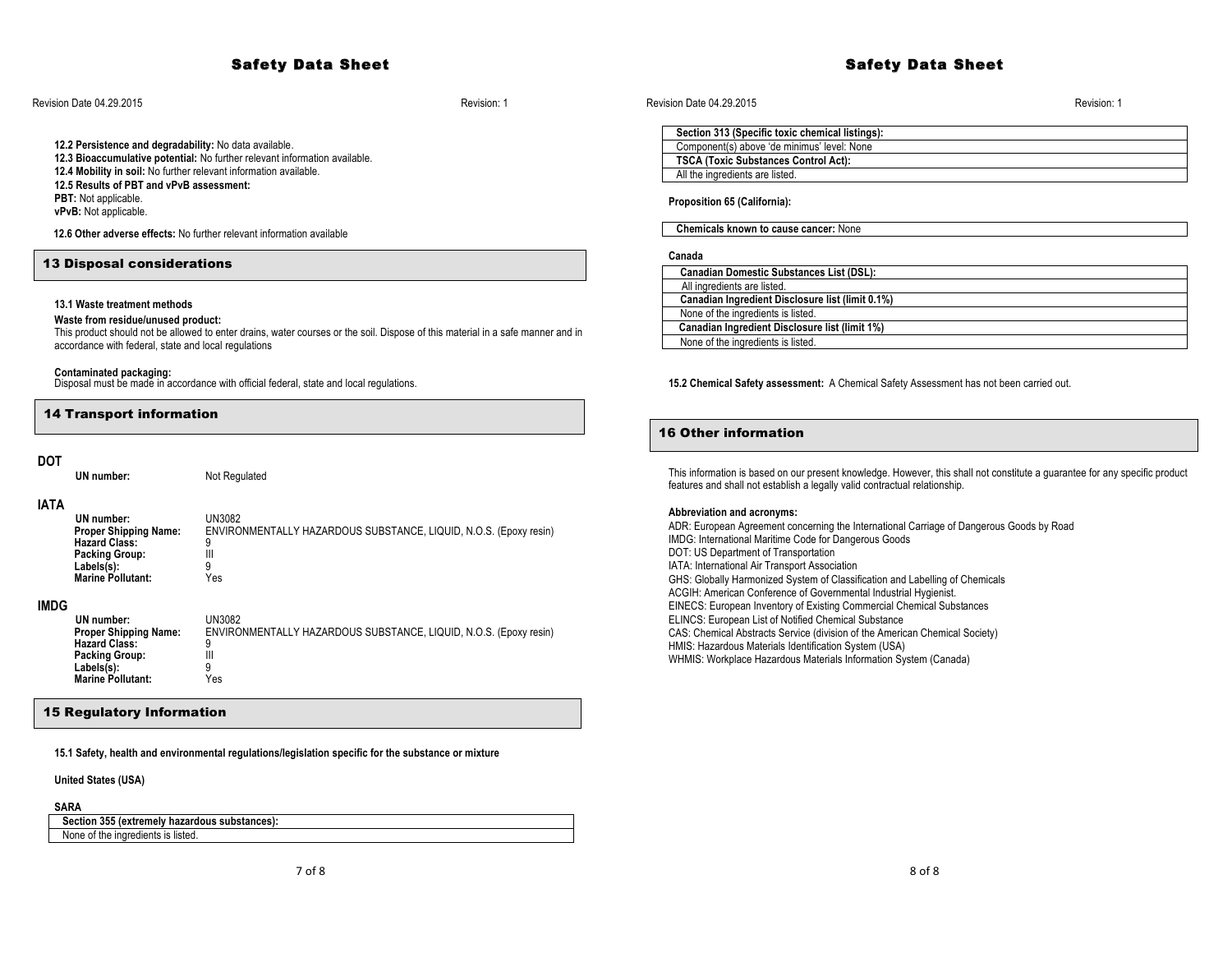# Safety Data Sheet

Revision Date 04.17.2015 Revision: 1

# 1 Identification of the substance/mixture and the company/undertaking

**1.1 Product identifier Trade name: Armor-Hard HDR Article number: Armor-Hard HDR (Part B)**

**1.2 Application of the substance / the mixture: Epoxy binder**

**1.3 Details of the supplier of the Safety Data Sheet Manufacturer/Supplier:** 

Metzger/McGuire Co. P. O. Box 2217 Concord, NH 03302 Telephone: (800) 223-6680

#### **1.4 Emergency telephone number:**

(800) 255-3924 24 hrs. (Continental U.S.) (813) 248-0585 24 hrs. (Outside Continental U.S.)

## 2 Hazards identification

## **2.1 GHS Classification of the substance or mixture**

Acute Toxicity – Oral; Category 4 Acute Toxicity – Dermal; Category 4 Skin Corrosion; Category 1B Serious Eye Damage; Category 1 Skin Sensitization; Category 1 Reproductive Toxicity; Category 2 Specific Target Organ Toxicity – single exposure; Category 3

## **2.2 GHS Label elements**

**Hazard pictograms/symbols**



**Signal word:** Danger

#### **Hazard statements:**

H302+H312:Harmful if swallowed or in contact with skin. H314:Causes severe skin burns and eye damage. H317:May cause an allergic skin reaction. H318: Causes serious eye damage. H335:May cause respiratory irritation. H361:Suspected of damaging fertility or the unborn child.

Revision Date 04.17.2015 Revision: 1

#### **Precautionary statements:**

P201:Obtain special instructions before use. P260:Do not breath dust/fume/gas/mist/vapours/spray. P264:Wash hands thoroughly after handling. P271: Use only outdoors or in a well-ventilated area. P280:Wear protective gloves/protective clothing/eye protection/face protection. P281:Use personal protective equipment as required P301+P330+P331 :IF SWALLOWED: rinse mouth. Do NOT induce vomiting. P304+340: IF INHALED: Remove person to fresh air and keep comfortable for breathing. P305+P351+P338 :IF IN EYES: Rinse cautiously with water for several minutes. Remove contact lenses, if present and easy to do. Continue rinsing. P310 :Immediately call a POISON CENTRE or doctor/physician. P403+P233: Store in a well-ventilated place. Keep container tightly closed.

# **Additional information:**

This product contains a component that is toxic by inhalation when aerosolized or sprayed. Please refer to Sections 11 for toxicity information. If product is not being aerosolized or sprayed, the inhalation toxicity may not be applicable.

#### **HMIS Rating:**

Health: 3 Flammability: 1

Physical Hazard: 0

# 3 Composition/information on ingredients

#### **3.2 Mixture**

**Description:** Mixture of substances listed below with potential nonhazardous additions.

| Dangerous components: |                                       |           |
|-----------------------|---------------------------------------|-----------|
| CAS: 111-40-0         | Diethylenetriamine                    | 30-60%    |
| CAS: 80-05-7          | Phenol, 4,4'-(1-methylethylidene)bis- | 20-40%    |
| CAS: Not Available    | Polyamide resin                       | 7-15%     |
| CAS: 100-51-6         | Benzyl Alcohol                        | $3 - 10%$ |
| CAS: Not Available    | Mixed Cycloaliphatic amines           | $2 - 8%$  |

# 4 First aid measures

#### **4.1 Description of first aid measures**

**General information:**

Seek medical advice. If breathing has stopped or is labored, give assisted respirations. Supplemental oxygen may be indicated. If the heart has stopped, trained personnel should begin cardiopulmonary resuscitation immediately **After inhalation:** Supply fresh air**;** consult doctor in case of complaints.

**After skin contact:**

Immediately remove contaminated clothing, and any extraneous chemical, if possible to do so without delay. Take off contaminated clothing and shoes immediately.

**After eye contact:**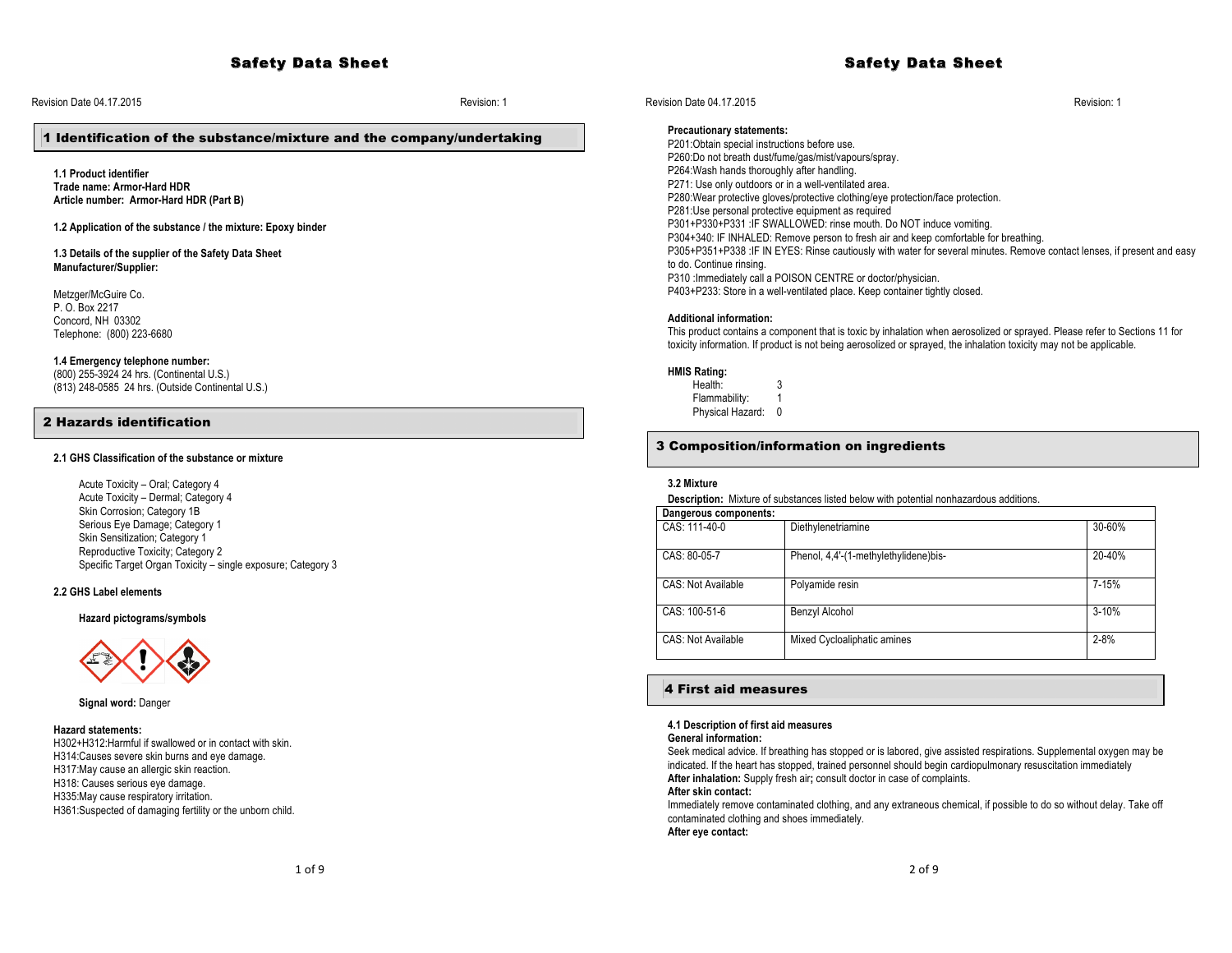# Safety Data Sheet

## Revision Date 04.17.2015 Revision: 1

Rinse immediately with plenty of water for at least 15 minutes. If symptoms persist, consult a doctor**. After ingestion:**

Never give anything by mouth to an unconscious person. Prevent aspiration of vomit. Turn victim's head to the side. Do not Induce vomiting; call for medical help immediately.

**4.2 Most important symptoms and effects, both acute and delayed:**

Repeated and/or prolonged exposures to low concentrations of vapors or aerosols may cause: sore throat, asthma, eye disease, kidney disorders, liver disorders, skin disorders and allergies.

## **4.3 Indication of any immediate medical attention and special treatment needed:**

Contains Phenol, 4,4'-(1-methylethylidene)bis-. May cause an allergic reaction.

# 5 Firefighting measures

#### **5.1 Extinguishing media**

**Suitable extinguishing agents:** Foam. Fire-extinguishing powder. Carbon dioxide. **5.2 Specific hazards arising from the substance or mixture:** May generate ammonia gas. May generate toxic nitrogen oxide gases. Burning produces noxious and toxic fumes. Downwind personnel must be evacuated. **5.3 Advice for the firefighters Protective equipment:** Wear self-contained respiratory protective device. Wear fully protective suit. **Additional information:**

Cool endangered receptacles with water fog or haze. Eliminate all ignition sources if safe to do so.

# 6 Accidental release measures

#### **6.1 Personal precautions, protective equipment and emergency procedures:**

Use respiratory protective device against the effects of fumes/dust/aerosol. Wear protective equipment. Keep unprotected persons away. Ensure adequate ventilation. Keep away from ignition sources. **6.2 Environmental precautions:** Do not allow to enter sewers/surface or ground water. Inform respective authorities in case of seepage into water course or sewage system. Prevent from spreading (e.g. by damming–in or oil barriers). **6.3 Methods and material for containment and cleaning up:** Send for recovery or disposal in suitable receptacles. Dispose contaminated material as waste according to item 13. Ensure adequate ventilation.

# 7 Handling and storage

**7.1 Precautions for safe handling:** Use only in well-ventilated areas. Store in cool, dry place in tightly closed receptacles (60-80°F recommended).

**7.2 Conditions for safe storage, including any incompatibilities:**

## Revision Date 04.17.2015 Revision: 1

Use only receptacles specifically permitted for this substance/product. Avoid storage near extreme heat, ignition sources or open flame. **Further Information about storage conditions:**  Keep container tightly sealed. Store in an area with adequate ventilation.

# 8 Exposure controls/personal protection

# **8.1 Control parameters**

**Exposure Limits:**

| Diethylenetriamine | Time Weighted Average (TWA):ACGIH                                           | 1 ppm  |                  |
|--------------------|-----------------------------------------------------------------------------|--------|------------------|
| Diethylenetriamine | Recommended Exposure Limit (REL): NIOSH                                     | 1 ppm  | $4 \text{ mg/m}$ |
| Diethylenetriamine | Time Weighted Average (TWA): OSHA Z1A                                       | 1 ppm  | $4 \text{ mg/m}$ |
| Diethylenetriamine | Time Weighted Average (TWA): Permissible Exposure Limit<br>(PEL): US CA OEL | 1 ppm  | $4 \text{ mg/m}$ |
| Diethylenetriamine | Time Weighted Average (TWA): TN OEL                                         | 1 ppm  | $4 \text{ mg/m}$ |
| Benzyl alcohol     | Time Weighted Average (TWA): WEEL                                           | 10 ppm | 44.20 mg/m3      |

#### **8.2 Engineering controls**

Provide readily accessible eye wash stations and safety showers. Provide ventilation adequate to ensure concentrations are minimized.

#### **8.3 Personal protective equipment**

**General protective and hygienic measures:** Keep away from foodstuffs, beverages and feed. Immediately remove all soiled and contaminated clothing. Wash hands before breaks and at the end of work. Do not inhale gases / fumes / aerosols. Avoid contact with the eyes and skin.

#### **Respiratory protection:**

Not required under normal conditions of use. Use suitable respiratory protective device in case of insufficient ventilation. For spills, respiratory protection may be advisable. Use respiratory protection when grinding or cutting material.

#### **Hand protection:**

Protective, impervious gloves. (Neoprene, Butyl-rubber, Nitrile rubber) The glove material has to be impermeable and resistant to the product / the substance/ the preparation. Selection of the glove material on consideration of the penetration times, rates of diffusion and the degradation.

#### **Eye protection:**

Face shield with safety glasses or goggles underneath. Contact lenses should not be worn.

#### **Skin and Body protection:**

Protective work clothing. Where potential exposure warrants, rubber or plastic boots and chemically resistant protective suit.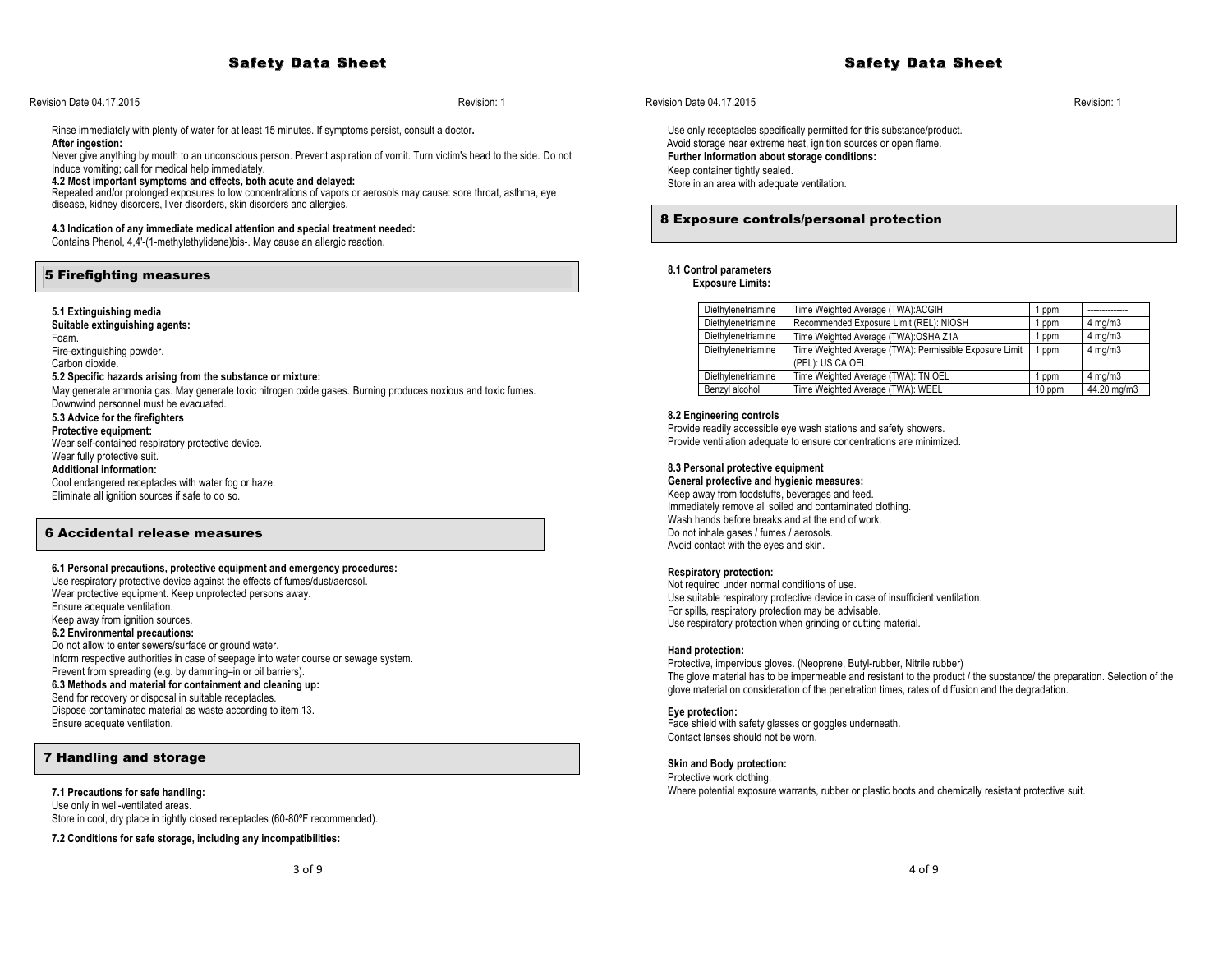# Safety Data Sheet

| Revision Date 04.17.2015                                                                |                                   | Revision: 1 | Revision Date 04.17.2015                                                                               |                                                                           |             | Revision: 1                                                                                                                                                                                                                            |  |
|-----------------------------------------------------------------------------------------|-----------------------------------|-------------|--------------------------------------------------------------------------------------------------------|---------------------------------------------------------------------------|-------------|----------------------------------------------------------------------------------------------------------------------------------------------------------------------------------------------------------------------------------------|--|
| 9 Physical and chemical properties                                                      |                                   |             | Exothermic polymerization.<br>Reacts with strong acids and oxidizing agents.<br>Reacts with catalysts. |                                                                           |             |                                                                                                                                                                                                                                        |  |
| 9.1 Information on basic physical and chemical properties<br><b>General Information</b> |                                   |             | 10.4 Conditions to avoid:<br>Avoid contact with strong oxidizing agents, excessive heat or flames.     |                                                                           |             |                                                                                                                                                                                                                                        |  |
| Appearance                                                                              |                                   |             | 10.5 Incompatible materials:                                                                           |                                                                           |             |                                                                                                                                                                                                                                        |  |
| Form:                                                                                   | Liquid                            |             | Strong acids, bases and oxidizing agents.                                                              |                                                                           |             |                                                                                                                                                                                                                                        |  |
| Colour:                                                                                 | Amber                             |             | 10.6 Hazardous decomposition products:                                                                 |                                                                           |             | Nitric acid, Ammonia, Nitrogen oxides (NOx), Nitrogen oxide can react with water vapors to form corrosive nitric acid, Carbon                                                                                                          |  |
| Odour:                                                                                  | Amine                             |             | monoxide, Carbon dioxide (CO2), Aldehydes, Flammable hydrocarbon fragments.                            |                                                                           |             |                                                                                                                                                                                                                                        |  |
| Odour threshold:                                                                        | No data available                 |             | <b>11 Toxicological information</b>                                                                    |                                                                           |             |                                                                                                                                                                                                                                        |  |
| pH:                                                                                     | Alkaline                          |             | 11.1 Information on likely routes of exposure:                                                         |                                                                           |             |                                                                                                                                                                                                                                        |  |
| Melting point/range:                                                                    | No data available                 |             | Skin contact:                                                                                          | Harmful in contact with skin. Causes skin burns.                          |             |                                                                                                                                                                                                                                        |  |
|                                                                                         |                                   |             | Eye contact:                                                                                           | Causes eye burns.                                                         |             |                                                                                                                                                                                                                                        |  |
| Boiling point/range:                                                                    | >350 °F / >176 °C                 |             | Ingestion:                                                                                             | perforation of the esophagus and the stomach.                             |             | Harmful if swallowed. If ingested, severe burns of the mouth and throat, as well as a danger of                                                                                                                                        |  |
| Flash point:                                                                            | >212 °F / >100 °C                 |             | Inhalation:                                                                                            |                                                                           |             | This product contains a component that is toxic by inhalation when aerosolized or sprayed. If product                                                                                                                                  |  |
| <b>Evaporation rate:</b>                                                                | No data available                 |             |                                                                                                        |                                                                           |             | is not being aerosolized or sprayed, the inhalation toxicity may not be applicable. Inhalation of vapors<br>and/or aerosols in high concentration may cause irritation of respiratory system. Inhalation of aerosol                    |  |
| Flammability (solid, gaseous):                                                          | Not applicable                    |             |                                                                                                        | cause severe eye, skin and respiratory tract burns.                       |             | may cause irritation to the upper respiratory tract. May cause nose, throat, and lung irritation. Can                                                                                                                                  |  |
| Upper/lower flammability or explosive limit:                                            | Not applicable                    |             |                                                                                                        |                                                                           |             |                                                                                                                                                                                                                                        |  |
| Vapor pressure:                                                                         | No data available                 |             | disorders, skin disorders and allergies.                                                               |                                                                           |             | 11.2 Symptoms related to physical, chemical and toxicological characteristics: Repeated and/or prolonged exposures<br>to low concentrations of vapors or aerosols may cause: sore throat, asthma, eye disease, kidney disorders, liver |  |
| Vapor density:                                                                          | No data available                 |             | 11.3 Delayed and immediate effects as well as chronic effects from short and long-term exposure:       |                                                                           |             |                                                                                                                                                                                                                                        |  |
| Relative Density at 20°C:                                                               | $1.01$ g/cm <sup>3</sup>          |             |                                                                                                        |                                                                           |             | This product contains no listed carcinogens according to IARC, ACGIH, NTP and/or OSHA in concentrations of 0.1                                                                                                                         |  |
|                                                                                         |                                   |             |                                                                                                        |                                                                           |             | percent or greater. May cause allergic skin reaction. This product may cause adverse reproductive effects. Asthma, Eye                                                                                                                 |  |
| Solubility in / Miscibility with<br>Water:                                              | Not miscible or difficult to mix. |             |                                                                                                        | disease, Kidney disorders, Liver disorders, Skin disorders and Allergies. |             |                                                                                                                                                                                                                                        |  |
| Partition coefficient (n-octanol/water):                                                | No data available                 |             | 11.4 Numerical measures of toxicity: No data is available for full mixture.                            |                                                                           |             |                                                                                                                                                                                                                                        |  |
| Auto/Self-ignition temperature:                                                         | No data available                 |             | Diethylenetriamine                                                                                     | CAS 111-40-0                                                              | Oral LD50   | 1080 mg/kg (rat)                                                                                                                                                                                                                       |  |
| Decomposition temperature:                                                              | No data available                 |             |                                                                                                        |                                                                           | Dermal LD50 | 1090 mg/kg (rabbit)                                                                                                                                                                                                                    |  |
|                                                                                         |                                   |             | Phenol, 4,4'-(1-<br>methylethylidene)bis-                                                              | CAS 80-05-7                                                               | Oral LD50   | 3250 mg/kg (rat)                                                                                                                                                                                                                       |  |
| Viscosity                                                                               | $150 - 350$ cps                   |             |                                                                                                        |                                                                           | Dermal LD50 | 3000 mg/kg (rabbit)                                                                                                                                                                                                                    |  |

**10.1 Reactivity 10.2 Chemical stability Thermal decomposition / conditions to be avoided:** No decomposition if used and stored according to specifications. **10.3 Possibility of hazardous reactions:** Reacts with strong alkali.

# **12.1 Aquatic toxicity:** No data available on the product itself. Toxicity to fish - Compo

Benzyl alcoho

| o fish – Components |                      |                                                   |
|---------------------|----------------------|---------------------------------------------------|
| Benzyl alcohol      | LC50(96 h) : 10 mg/l | Species : Bluegill sunfish (Lepomis macrochirus). |
| Benzvl alcohol      | LC50(96 h): 460 ma/l | Species: Fathead minnow (Pimephales promelas)     |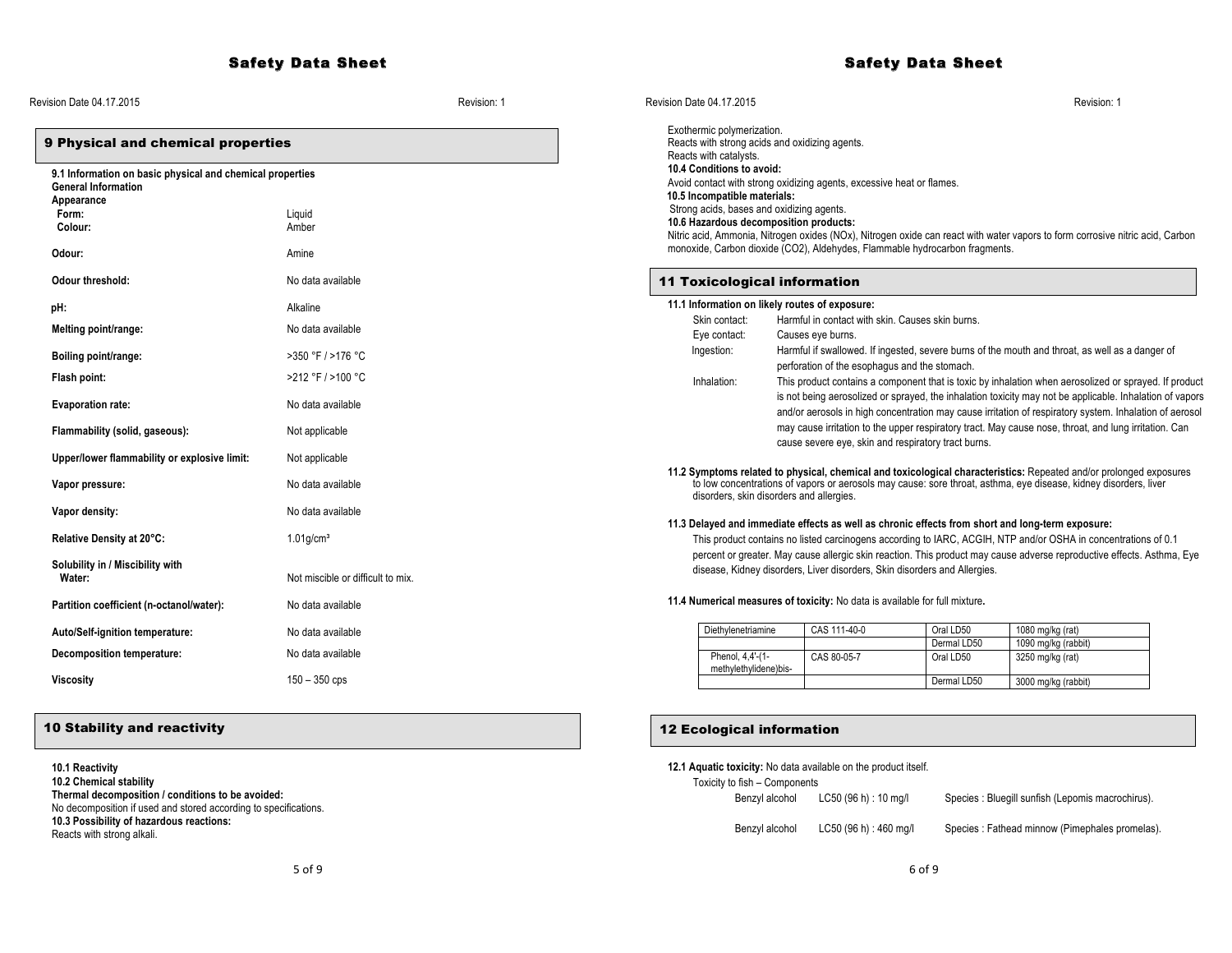# Safety Data Sheet

## Revision Date 04.17.2015 Revision: 1

**12.2 Persistence and degradability:** No data available.

**12.3 Bioaccumulative potential:** No data available on the product itself.

**12.4 Mobility in soil:** No data available. **12.5 Other adverse effects:** No further relevant information available

## 13 Disposal considerations

#### **13.1 Waste treatment methods**

#### **Waste from residue/unused product:**

This product should not be allowed to enter drains, water courses or the soil. Dispose of this material in a safe manner and in accordance with federal, state and local regulations

#### **Contaminated packaging:**

Disposal must be made in accordance with official federal, state and local regulations.

# 14 Transport information

# **DOT**

| UN2735                                                            |
|-------------------------------------------------------------------|
| AMINES, LIQUID, CORROSIVE, N.O.S. (Diethylenetriamine, Polyamide) |
| 8                                                                 |
|                                                                   |
|                                                                   |
| No                                                                |
|                                                                   |

# **IATA**

| UN number:<br><b>Proper Shipping Name:</b> | UN2735<br>AMINES, LIQUID, CORROSIVE, N.O.S. (Diethylenetriamine, Polyamide) |
|--------------------------------------------|-----------------------------------------------------------------------------|
|                                            |                                                                             |
| <b>Packing Group:</b>                      |                                                                             |
| Labels(s):                                 |                                                                             |
| <b>Marine Pollutant:</b>                   | No                                                                          |
|                                            | <b>Hazard Class:</b>                                                        |

# **IMDG**

| UN number:                   | UN2735                                                            |
|------------------------------|-------------------------------------------------------------------|
| <b>Proper Shipping Name:</b> | AMINES, LIQUID, CORROSIVE, N.O.S. (Diethylenetriamine, Polyamide) |
| <b>Hazard Class:</b>         |                                                                   |
| <b>Packing Group:</b>        |                                                                   |
| Labels(s):                   |                                                                   |
| <b>Marine Pollutant:</b>     | No                                                                |

# **TDG**

| UN number:<br><b>Proper Shipping Name:</b> | UN2735<br>AMINES, LIQUID, CORROSIVE, N.O.S. (Diethylenetriamine, Polyamide) |
|--------------------------------------------|-----------------------------------------------------------------------------|
| <b>Hazard Class:</b>                       | 8                                                                           |
| <b>Packing Group:</b>                      |                                                                             |
| Labels(s):                                 | 8                                                                           |
| <b>Marine Pollutant:</b>                   | No                                                                          |

# 15 Regulatory Information

#### **15.1 Safety, health and environmental regulations/legislation specific for the substance or mixture**

Toxic Substance Control Act (TSCA) 12(b) Component(s): None.

| Country     | Regulatory list | Notification                    |
|-------------|-----------------|---------------------------------|
| <b>USA</b>  | <b>TSCA</b>     | Included on Inventory.          |
| EU          | <b>EINECS</b>   | Included on EINECS inventory or |
|             |                 | polymer substance, monomers     |
|             |                 | included on EINECS inventory or |
|             |                 | no longer polymer.              |
| Canada      | <b>DSL</b>      | Included on Inventory.          |
| Australia   | <b>AICS</b>     | Included on Inventory.          |
| Japan       | <b>ENCS</b>     | Included on Inventory.          |
| South Korea | ECL             | Included on Inventory.          |
| China       | <b>SEPA</b>     | Included on Inventory.          |
| Philippines | <b>PICCS</b>    | Included on Inventory.          |

# **SARA**

| Section 355 (extremely hazardous substances):                                |
|------------------------------------------------------------------------------|
| None of the ingredients is listed.                                           |
| Section 313 (Specific toxic chemical listings):                              |
| Component(s) above 'de minimus' level: Phenol, 4,4'-(1-methylethylidene)bis- |
| <b>TSCA (Toxic Substances Control Act):</b>                                  |
| All the ingredients are listed.                                              |

**Proposition 65 (California):**

 **Chemicals known to cause cancer:** None

**15.2 Chemical Safety assessment:** A Chemical Safety Assessment has not been carried out.

# 16 Other information

This information is based on our present knowledge. However, this shall not constitute a guarantee for any specific product features and shall not establish a legally valid contractual relationship.

#### **Abbreviation and acronyms:**

ADR: European Agreement concerning the International Carriage of Dangerous Goods by Road IMDG: International Maritime Code for Dangerous Goods DOT: US Department of Transportation IATA: International Air Transport Association GHS: Globally Harmonized System of Classification and Labeling of Chemicals ACGIH: American Conference of Governmental Industrial Hygienist. EINECS: European Inventory of Existing Commercial Chemical Substances ELINCS: European List of Notified Chemical Substance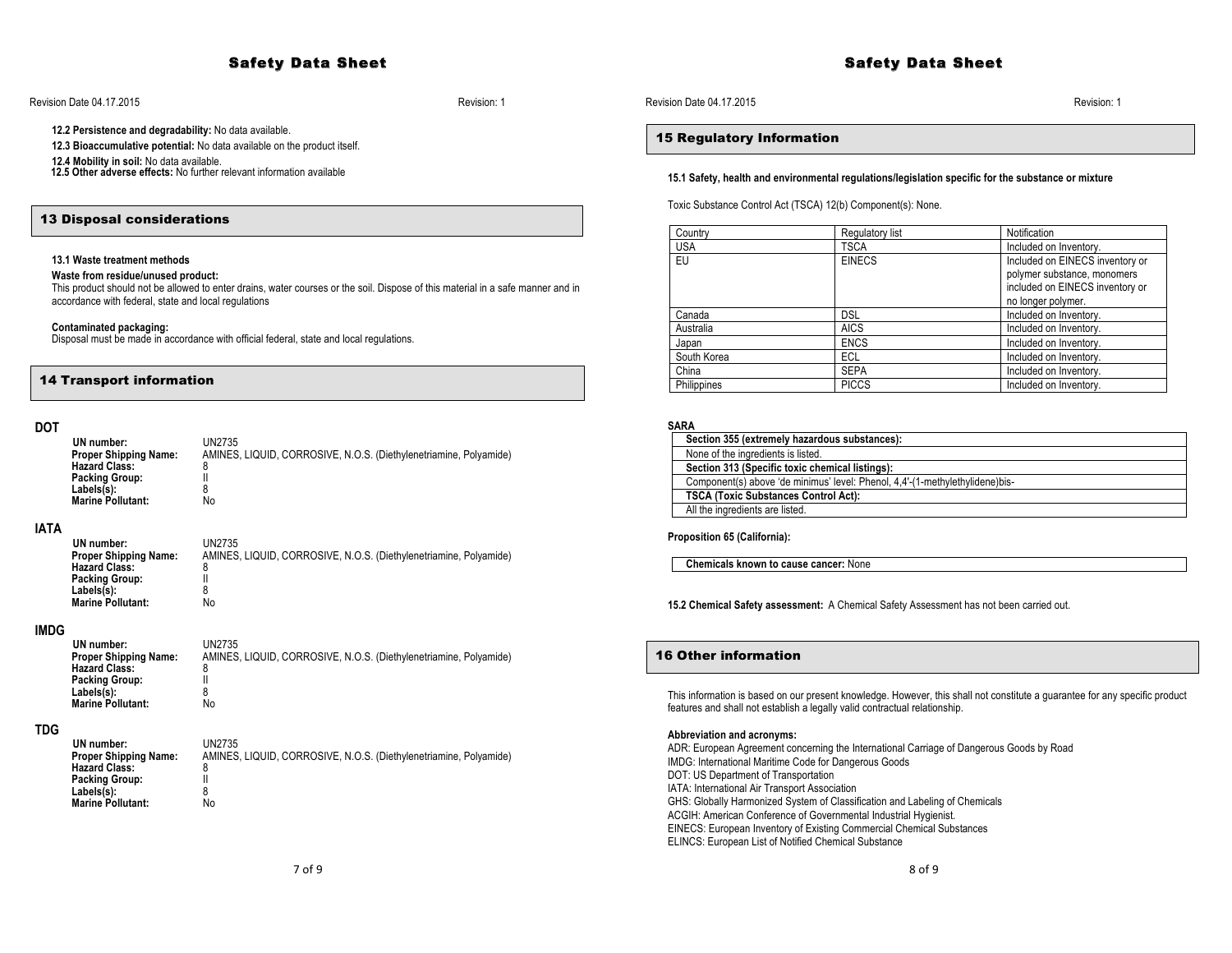# Safety Data Sheet

Revision Date 04.17.2015 Revision: 1

CAS: Chemical Abstracts Service (division of the American Chemical Society) HMIS: Hazardous Materials Identification System (USA) WHMIS: Workplace Hazardous Materials Information System (Canada)

## 1 Identification of the substance/mixture and the company/undertaking

**1.1 Product identifier Trade name: Armor-Hard HDR Article number: Armor-Hard HDR (Part C)**

**1.2 Application of the substance / the mixture: Epoxy aggregate filler**

**1.3 Details of the supplier of the Safety Data Sheet Manufacturer/Supplier:** 

Metzger/McGuire Co. P. O. Box 2217 Concord, NH 03302 Telephone: (800) 223-6680

#### **1.4 Emergency telephone number:**

(800) 255-3924 24 hrs. (Continental U.S.) (813) 248-0585 24 hrs. (Outside Continental U.S.)

# 2 Hazards identification

## **2.1 GHS Classification of the substance or mixture**

Category 1A Carcinogen Category 1 Specific Target Organ Toxicity (STOT) following repeated exposures Category 2B Eye Irritation

# **2.2 GHS Label elements**

**Hazard pictograms/symbols**



**Signal word:** Danger

#### **Hazard statements:**

H320: Causes eye irritation H372: Causes damage to lungs, kidneys and autoimmune system through prolonged or repeated exposure by inhalation. H350: May cause cancer by inhalation

#### **Precautionary Statements:**

P202: Do not handle until all safety precautions have been read and understood. P260: Do not breathe dust. P264: Wash hands thoroughly after handling. P270: Do not eat, drink or smoke when using this product. P281: Use personal protective equipment as required. P305+P351+P338 :IF IN EYES: Rinse cautiously with water for several minutes. Remove contact lenses, if present and easy to do. Continue rinsing.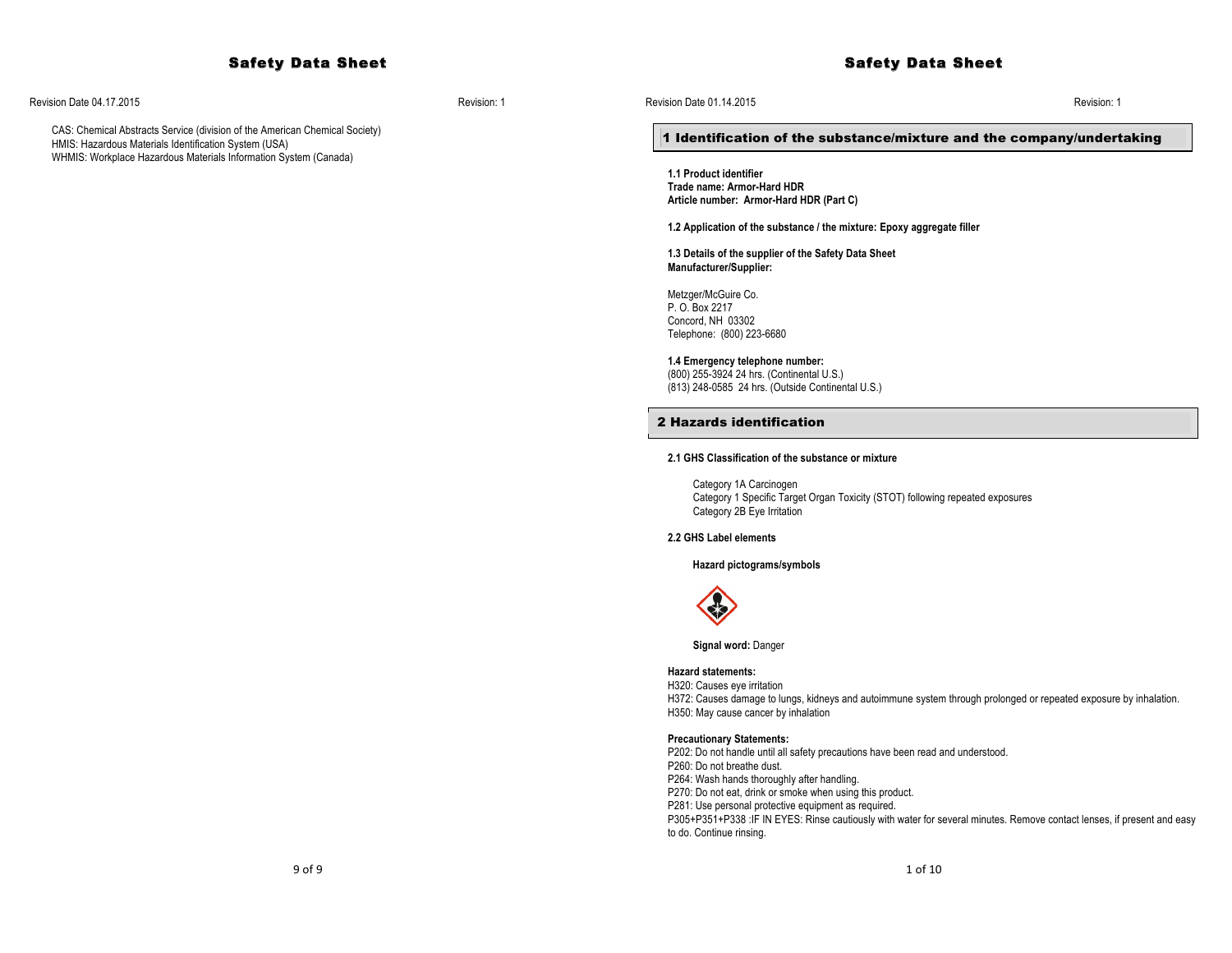Revision Date 01.14.2015 Revision: 1

P308+P313 :IF exposed or concerned: Get medical advice/attention.

#### **Additional information:**

Avoid creating dust when handling, using or storing. Use with adequate ventilation to keep exposure below recommended exposure limits.

Wear eye protection and respiratory protection following this SDS, NIOSH guidelines and other applicable regulations. Dispose of contents/container in accordance with local, regional, national or international regulations

Please refer to Section 11 for details of specific health effects of crystalline silica.

# 3 Composition/information on ingredients

**3.2 Mixture**

**Description:** Substance listed below with potential nonhazardous additions.

| Dangerous components: |                      |         |
|-----------------------|----------------------|---------|
| CAS: 14808-60-7       | Silica, Quartz, SiO2 | 50-100% |
|                       |                      |         |

# 4 First aid measures

#### **4.1 Description of first aid measures**

After inhalation: If gross inhalation of silica occurs, remove the person to fresh air, perform artificial respiration as needed and obtain medical attention as needed.

# **After skin contact:**

If abrasion occurs wash with soap and water and seek medical attention if irritation persists or develops later.

# **After eye contact:**

Immediately wash the eye with plenty of water for at least 15 minutes, while holding eyelid(s) open. If irritation persists, seek medical attention.

## **After ingestion:**

If gastrointestinal discomfort occurs, give a large quantity of water. Never attempt to make an unconscious person drink or vomit. Seek medical attention.

## **4.2 Most important symptoms and effects, both acute and delayed:**

There are generally no signs or symptoms of exposure to crystalline silica (quartz). Often, chronic silicosis has no symptoms. The symptoms of chronic silicosis, if present, are shortness of breath, wheezing, cough and sputum production. The symptoms of acute silicosis which can occur with exposures to very high concentrations of respirable crystalline silica over a very short time period, sometimes as short as 6 months, are the same as those associated with chronic silicosis; additionally, weight loss and fever may also occur. The symptoms of scleroderma, an autoimmune disease, include thickening and stiffness of the skin, particularly in the fingers, shortness of breath, difficulty swallowing and joint problems.

#### **4.3 Indication of any immediate medical attention and special treatment needed:** No information.

# 5 Firefighting measures

**5.1 Extinguishing Media:** Compatible with all media; use the medium appropriate to the surrounding fire. **Unusual Fire and Explosion Habits:** None known. **Special Fire Fighting Procedures:** None known.

Safety Data Sheet

Revision Date 01.14.2015 Revision: 1

 **Hazardous Combustion Products:** None known.

# 6 Accidental release measures

Wear appropriate personal protective equipment. Ensure appropriate respirators are worn during and following clean up or whenever airborne dust is present to ensure worker exposures remain below occupational exposure limits (Refer to Section 8). Follow respiratory protection selection guidelines as described in Section 8 of this document.

Collect the material using a method that does not produce dust such as a High-Efficiency Particulate Air (HEPA) vacuum or thoroughly wetting down the silica-containing dust before cleaning up. Place the silica-containing dust in a covered container appropriate for disposal. Dispose of the silica-containing dust according to federal, state and local regulations.

This product is not subject to the reporting requirements of Title III of SARA, 1986, and 40 CFR 372.

# 7 Handling and storage

Do not breathe dust, which may be created during the handling of this product. Do not rely on vision to determine whether respirable silica is present in the air, as it may be present without a visible cloud. Use good housekeeping procedures to prevent the accumulation of silica dust in the workplace. Avoid the creation of respirable dust.

Use adequate ventilation and dust collection equipment. Ensure that the dust collection system is adequate to reduce airborne dust levels to below the appropriate occupational exposure limits. If the airborne dust levels are above the appropriate occupational exposure limits, use respiratory protection during the establishment of engineering controls. Refer to Section 8 - Exposure Controls/Personal Protection for further information.

In accordance with OSHA's Hazard Communication Standard (29 CFR 1910.1200, 1915.99, 1917.28, 1918.90, 1926.59, 1928.21), state, and/or local right-to-know laws and regulations, familiarize your employees with this SDS and the information contained herein. Warn your employees, your customers and other third parties (in case of resale or distribution to others) of the potential health risks associated with the use of this product and train them in the appropriate use of personal protective equipment and engineering controls, which will reduce their risks of exposure.

See also ASTM International standard practice E 1132-06, "Standard Practice for Health Requirements Relating to Occupational Exposure to Respirable Crystalline Silica."

## 8 Exposure controls/personal protection

#### **8.1 Control parameters Exposure Limits:**

Occupational Exposure Limits (respirable fraction) in air for dust containing crystalline silica (quartz):

| Standard                                           | <b>Exposure Limit</b>  |
|----------------------------------------------------|------------------------|
| MSHA/OSHA PEL*                                     | 10 mg/m3 % SiO2+2      |
| (8-Hour Time-Weighted Average)                     |                        |
| ACGIH TLV**                                        | $0.025 \text{ mg/m}$ 3 |
| (8-Hour Time-Weighted Average)                     |                        |
| NIOSH REL**                                        | $0.05$ mg/m $3$        |
| (10-Hour Time-Weighted Average, 40-hour work week) |                        |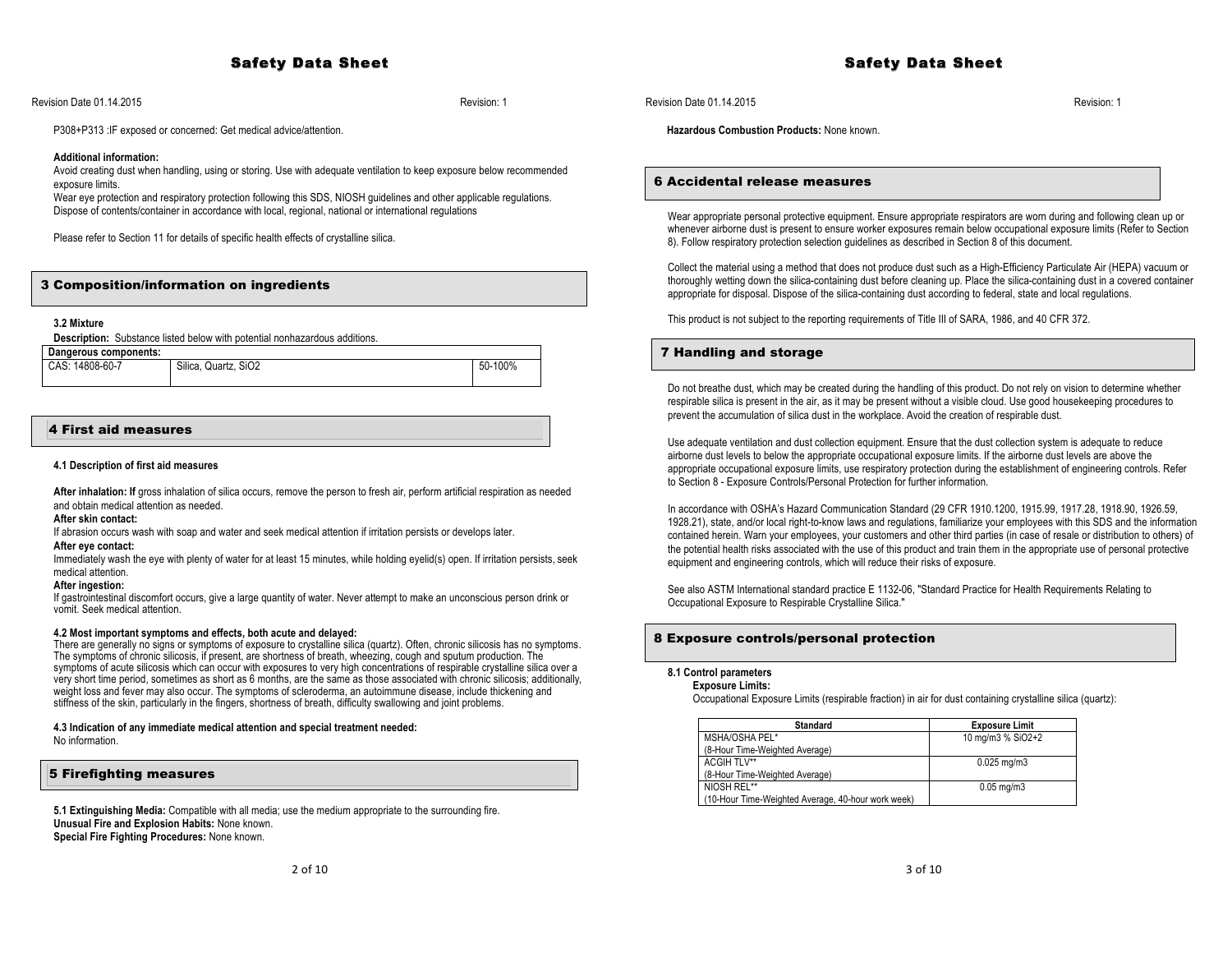# Safety Data Sheet

Revision Date 01.14.2015 Revision: 1

#### \* The OSHA/MSHA PEL for dust containing crystalline silica (quartz) is based on the silica content of the respirable dust sample. The OSHA/MSHA PEL for crystalline silica as tridymite and cristobalite is one-half the PEL for crystalline silica (quartz).

\*\* The ACGIH and NIOSH limits are for crystalline silica (quartz), independent of the dust concentration. The ACGIH TLV for crystalline silica as cristobalite is equal to the TLV for crystalline silica as quartz. In 2005, ACGIH withdrew the TLV for crystalline silica as tridymite. Refer to Section 10 for thermal stability information for crystalline silica (quartz).

Occupational Exposure Limits in air for inert/nuisance dust:

| <b>Standard</b>                        | <b>Respirable Dust</b> | <b>Total Dust</b>    |
|----------------------------------------|------------------------|----------------------|
| MSHA/OSHA PEL                          | $5 \text{ ma/m}$ 3     | $15 \text{ ma/m}$ 3  |
| (as Inert or Nuisance Dust)            |                        |                      |
| <b>ACGIH TLV</b>                       | $3 \text{ ma/m}$       | $*10 \text{ ma/m}$ 3 |
| (as Particles Not Otherwise Specified) |                        |                      |

Note: The limits for Inert Dust are provided as guidelines. Nuisance dust is limited to particulates not known to cause systemic injury or illness.

\* The TLV provided is for inhalable particles not otherwise specified.

California Inhalation Reference Exposure Limit (REL): The California chronic REL for respirable crystalline silica (quartz, cristobalite, tridymite) is 3 ug/m3. [Dated December 18, 2008] A chronic REL is an airborne level of a chemical at or below which no adverse health effects are anticipated in individuals indefinitely exposed to that level. [Dated 2/10/05]

#### **8.2 Engineering controls**

Ventilation: Use local exhaust, general ventilation or natural ventilation adequate to maintain exposures below appropriate exposure limits.

Other control measures: Respirable dust and quartz levels should be monitored regularly. Dust and quartz levels in excess of appropriate exposure limits should be reduced by all feasible engineering controls, including (but not limited to) dust suppression (wetting), ventilation, process enclosure, and enclosed employee work stations..

#### **8.3 Personal protective equipment**

#### **Respiratory protection:**

Consult with OSHA regulations, Canadian CCOHS, NIOSH recommendations and other applicable regulatory agencies to determine the appropriate respiratory protection to be worn during use of this product, and use only such recommended respiratory protection equipment. Avoid breathing dust produced during the use and handling of this product. If the workplace airborne crystalline silica concentration is unknown for a given task, conduct air monitoring to determine the appropriate level of respiratory protection to be worn. Consult with a certified industrial hygienist, your insurance risk manager or the OSHA Consultative Services group for detailed information. Ensure appropriate respirators are worn during and following the task, including clean up or whenever airborne dust is present, to ensure worker exposures remain below occupational exposure limits. Provisions should be made for a respiratory protection training program (see 29 CFR 1910.134 – Respiratory Protection for minimum program requirements). See also ANSI standard Z88.2 (latest revision) "American National Standard for Respiratory Protection," 29 CFR 1910.134 and 1926.103, and 42 CFR 84.

#### **Hand/Skin protection:**

Recommended in situations where abrasion from sand may occur.

#### **Eye protection:**

Safety glasses with side shields should be worn as minimum protection. Dust goggles should be worn when excessively (visible) dusty conditions are present or are anticipated. There is a potential for severe eye irritation for those wearing contact lenses.

# Revision Date 01.14.2015 Revision: 1

#### **General Hygiene Considerations:**

There are no known hazards associated with this material when used as recommended. Following the guidelines in this SDS is recognized as good industrial hygiene practice. Avoid breathing dust. Wash dust-exposed skin with soap and water before eating, drinking, smoking, and using toilet facilities.

# 9 Physical and chemical properties

| 9.1 Information on basic physical and chemical properties<br><b>General Information</b><br>Appearance |                                          |  |
|-------------------------------------------------------------------------------------------------------|------------------------------------------|--|
| Form:<br>Colour:                                                                                      | Granular Solid<br>Tan, Gray, Buff or Red |  |
| Odour:                                                                                                | None                                     |  |
| Odour threshold:                                                                                      | None                                     |  |
| pH:                                                                                                   | Not Applicable                           |  |
| Melting point/range:                                                                                  | >1000 °C                                 |  |
| Boiling point/range:                                                                                  | >1000 °C                                 |  |
| Flash point:                                                                                          | None                                     |  |
| <b>Evaporation rate:</b>                                                                              | No data available                        |  |
| Flammability (solid, gaseous):                                                                        | Non-combustible solid                    |  |
| Upper/lower flammability or explosive limit:                                                          | Non-combustible solid                    |  |
| Vapor pressure:                                                                                       | Not Applicable                           |  |
| Vapor density:                                                                                        | Not Applicable                           |  |
| Relative Density at 20°C:                                                                             | $2.65$ g/cm <sup>3</sup>                 |  |
| Solubility in / Miscibility with<br>Water:                                                            | Insoluble                                |  |
| Partition coefficient (n-octanol/water):                                                              | Not applicable                           |  |
| Auto/Self-ignition temperature:                                                                       | No data available                        |  |
| Decomposition temperature:                                                                            | No data available                        |  |
| <b>Viscosity</b>                                                                                      | Not applicable                           |  |
|                                                                                                       |                                          |  |

# 10 Stability and reactivity

**10.1 Reactivity**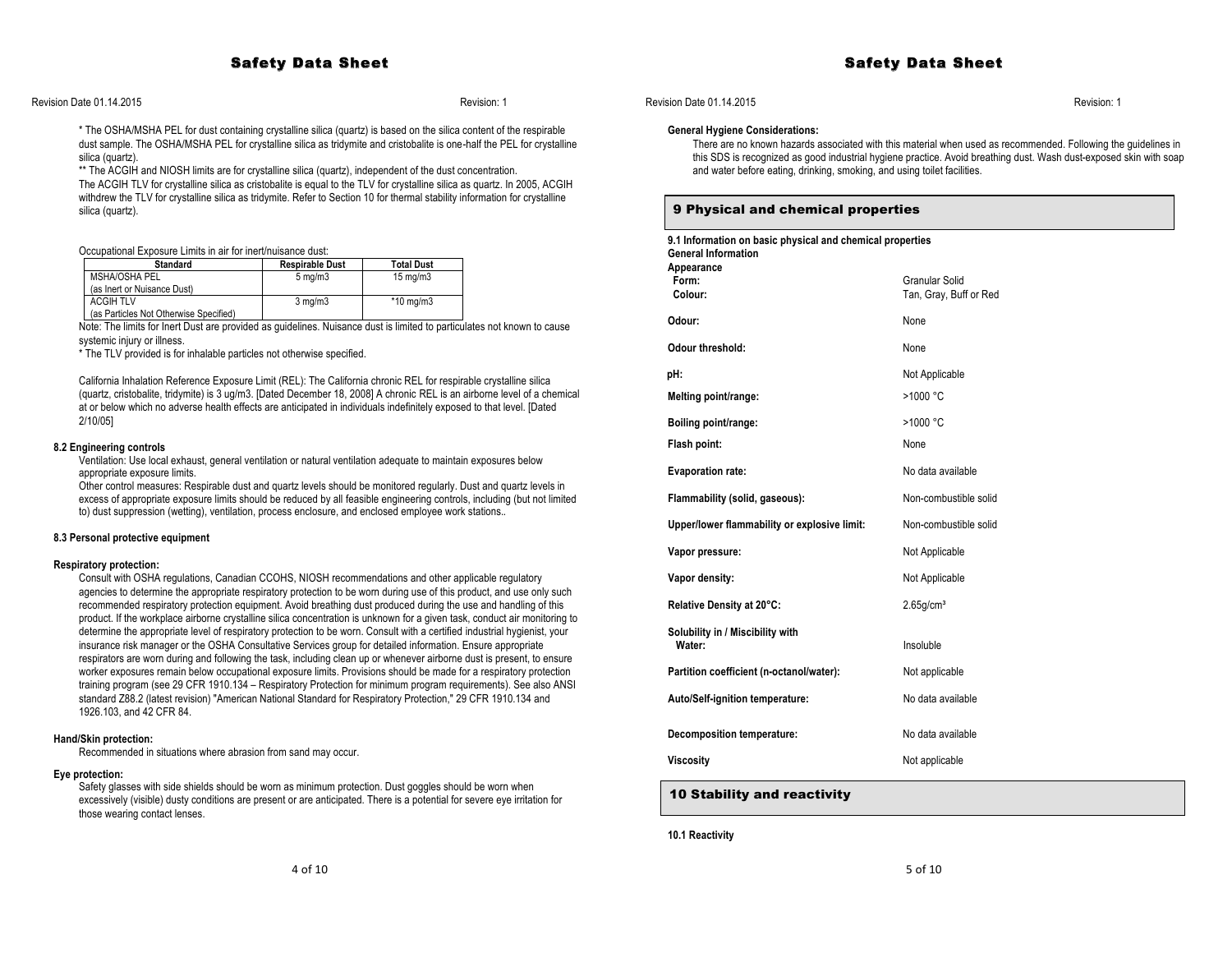Revision Date 01.14.2015 Revision: 1

## **Reactivity:** Reactive with strong oxidizing agents

#### **Chemical Stability:** Stable

**Thermal Stability:** If crystalline silica (quartz) is heated to more than 870°C (1598°F), it can change to a form of crystalline silica known as tridymite, and if crystalline silica (quartz) is heated to more than 1470°C (2678°F), it can change to a form of crystalline silica known as cristobalite.

**Incompatibility:** Strong oxidizing agents, such as fluorine, chlorine trifluoride, hydrogen fluoride, oxygen difluoride, hydrogen peroxide, etc.; acetylene and ammonia.

**Hazardous Decomposition Products:** Silica will dissolve in hydrofluoric acid and produce a corrosive gas – silicon tetrafluoride.

**Hazardous Polymerization:** Not known to polymerize.

# 11 Toxicological information

**CAUTION:** Crystalline silica exists in several forms, the most common of which is quartz. Crystalline silica as tridymite and cristobalite are more fibrogenic than crystalline silica as quartz.

#### **Potential Health Effects:**

**Primary routes(s) of exposure:** Inhalation, Skin, ingestion

# **Inhalation:**

**Acute Effects:** One form of silicosis, acute silicosis, can occur with exposures to very high concentrations of respirable crystalline silica over a very short time period, sometimes as short as 6 months. The symptoms of acute silicosis include (but are not limited to) progressive shortness of breath, fever, cough and weight loss. Acute silicosis is fatal. **Chronic Effects:** The adverse health effects – lung disease, silicosis, cancer, autoimmune disease, tuberculosis, and nephrotoxicity -- are chronic effects.

**Eye Contact:** Crystalline silica (quartz) may cause abrasion of the cornea.

**Skin Contact**: May cause abrasion to skin.

**Ingestion**: No adverse effects expected for incidental ingestion. Ingestion of large amounts may cause gastrointestinal tract irritation.

**Medical Conditions Generally Aggravated by Exposure:** The condition of individuals with lung disease (e.g., bronchitis, emphysema, chronic obstructive pulmonary disease) can be aggravated by exposure.

#### A. SILICOSIS

The major concern is silicosis (lung disease), caused by the inhalation and retention of respirable crystalline silica dust. Silicosis can exist in several forms, chronic (or ordinary), accelerated or acute.

Chronic or Ordinary Silicosis is the most common form of silicosis and can occur after many years of exposure to levels above the occupational exposure limits for airborne respirable crystalline silica dust. It is further defined as either simple or complicated silicosis.

Simple Silicosis is characterized by lung lesions (shown as radiographic opacities) less than 1 centimeter in diameter, primarily in the upper lung zones. Often, simple silicosis is not associated with symptoms, detectable changes in lung function or disability. Simple silicosis may be progressive and may develop into complicated silicosis or progressive massive fibrosis (PMF).

# Safety Data Sheet

## Revision Date 01.14.2015 Revision: 1

Complicated Silicosis or PMF is characterized by lung lesions (shown as radiographic opacities) greater than 1 centimeter in diameter. Although there may be no symptoms associated with complicated silicosis or PMF, the symptoms, if present, are shortness of breath, wheezing, cough and sputum production. Complicated silicosis or PMF may be associated with decreased lung function and may be disabling. Advanced complicated silicosis or PMF may lead to death. Advanced complicated silicosis or PMF can result in heart disease (cor pumonale) secondary to the lung disease.

Accelerated Silicosis can occur with exposure to high concentrations of respirable crystalline silica over a relatively short period; the lung lesions can appear within five (5) years of the initial exposure. The progression can be rapid. Accelerated silicosis is similar to chronic or ordinary silicosis, except that the lung lesions appear earlier and the progression is more rapid.

Acute Silicosis can occur with exposures to very high concentrations of respirable crystalline silica over a very short time period, sometimes as short as a few months. The symptoms of acute silicosis include progressive shortness of breath, fever, cough and weight loss. Acute silicosis is fatal.

#### B. CANCER

IARC - The International Agency for Research on Cancer ("IARC") concluded that there is "sufficient evidence in humans for the carcinogenicity of crystalline silica in the form of quartz or cristobalite", there is "sufficient evidence in experimental animals for the carcinogenicity of quartz dust" and that there is "limited evidence in experimental animals for the carcinogenicity of tridymite dust and cristobalite dust." The overall IARC evaluation was that "crystalline silica inhaled in the form of quartz or cristobalite dust is carcinogenic to humans (Group 1)." The IARC evaluation noted that not all industrial circumstances studied evidenced carcinogenicity. The monograph also stated that "Carcinogenicity may be dependent on inherent characteristics of the crystalline silica or on external factors affecting its biological activity or distribution of its polymorphs." For further information on the IARC evaluation, see IARC Monographs on the Evaluation of Carcinogenic Risks to Humans, Volume 100C, "Silica Dust, Crystalline, in the Form of Quartz or Cristobalite" (2012).

NTP - In its Eleventh Annual Report on Carcinogens, concluded that respirable crystalline silica is known to be a human carcinogen, based on sufficient evidence of carcinogenicity from studies in humans indicating a causal relationship between exposure to respirable crystalline silica and increased lung cancer rates in workers exposed to crystalline silica dust.

OSHA - Crystalline silica is not on the OSHA carcinogen list.

## C. AUTOIMMUNE DISEASES

There is evidence that exposure to respirable crystalline silica (without silicosis) or that the disease silicosis may be associated with the increased incidence of several autoimmune disorders, -- scleroderma, systemic lupus erythematosus, rheumatoid arthritis and diseases affecting the kidneys. For a review of the subject, the following may be consulted: (1) "Antinuclear Antibody and Rheumatoid Factor in Silica-Exposed Workers", Arh Hig Rada Toksikol, (60) 185-90 (2009); (2) "Occupational Exposure to Crystalline Silica and Autoimmune Disease", Environmental Health Perspectives, (107) Supplement 5, 793-802 (1999); (3) "Occupational Scleroderma", Current Opinion in Rheumatology, (11) 490-494 (1999); (4) "Connective Tissue Disease and Silicosis", Am J Ind Med, (35), 375-381 (1999).

#### D. TUBERCULOSIS

Individuals with silicosis are at increased risk to develop pulmonary tuberculosis, if exposed to persons with tuberculosis. The following may be consulted for further information: (1) "Tuberculosis and Silicosis: Epidemiology, Diagnosis and Chemoprophylaxis", J Bras Pneumol, (34) 959-66 (2008); (2) Occupational Lung Disorders, Third Edition, Chapter 12, entitled "Silicosis and Related Diseases", Parkes, W. Raymond (1994); (3) "Risk of Pulmonary Tuberculosis Relative to Silicosis and Exposure to Silica Dust in South African Gold Miners," Occup Environ Med, (55) 496-502 (1998); (4) "Occupational Risk Factors for Developing Tuberculosis", Am J Ind Med, (30) 148-154 (1996).

#### E. KIDNEY DISEASE

There is evidence that exposure to respirable crystalline silica (without silicosis) or that the disease silicosis is associated with the increased incidence of kidney diseases, including end stage renal disease. For additional information on the subject, the following may be consulted: (1) "Mortality from Lung and Kidney Disease in a Cohort of North American Industrial Sand Workers: An Update", Ann Occup Hyg, (49) 367-73 (2005); (2) "Kidney Disease and Silicosis", Nephron, (85) 14-19 (2000);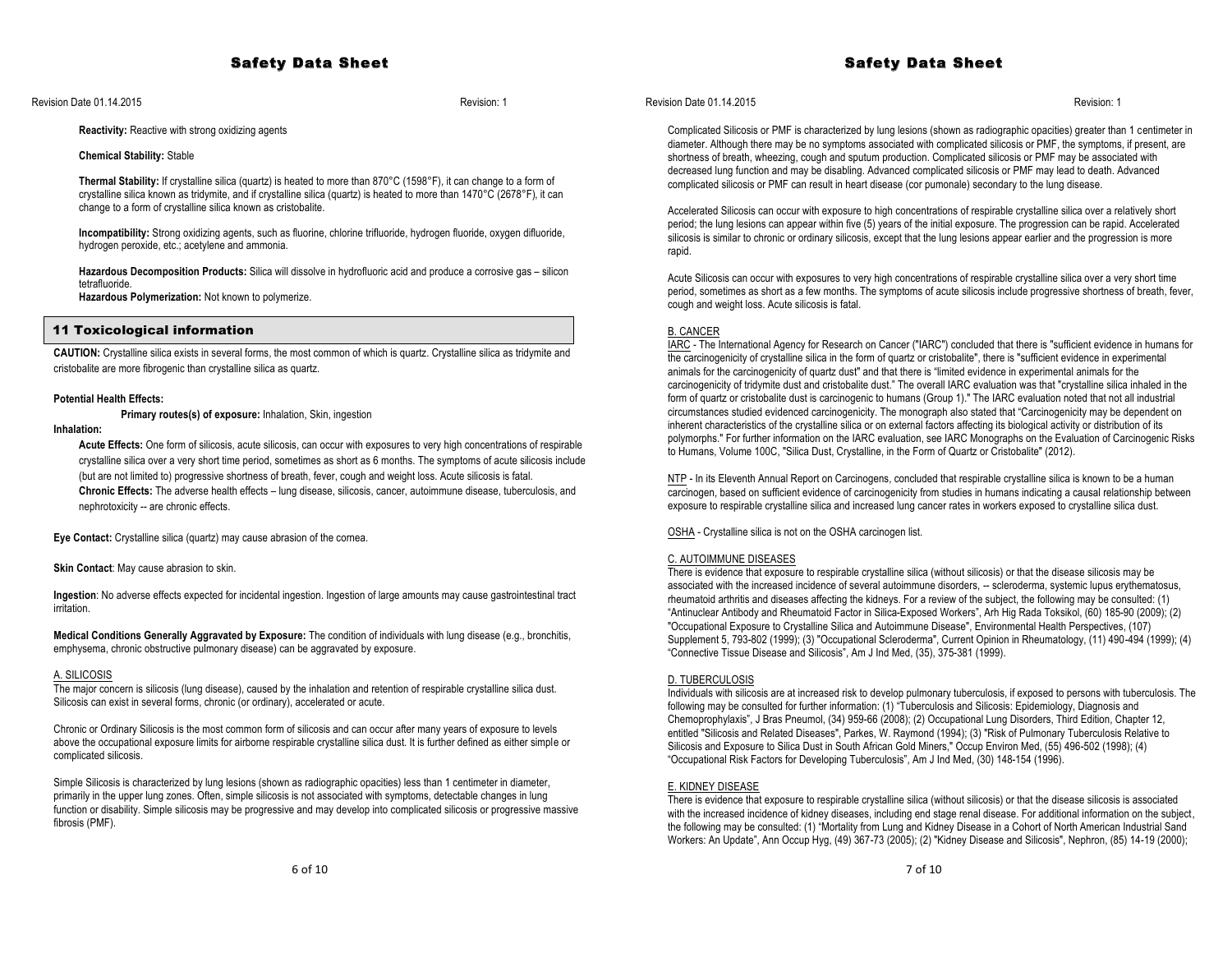# Safety Data Sheet

Revision Date 01.14.2015 Revision: 1

(3) "End Stage Renal Disease Among Ceramic Workers Exposed to Silica", Occup Environ Med, (56) 559-561 (1999); (4) "Kidney Disease and Arthritis in a Cohort Study of Workers Exposed to Silica", Epidemiology, (12) 405-412 (2001).

#### F. NON-MALIGNANT RESPIRATORY DISEASES

NIOSH has cited the results of studies that report an association between dusts found in various mining operations and nonmalignant respiratory disease, particularly among smokers, including bronchitis, emphysema, and small airways disease. NIOSH Hazard Review – Health Effects of Occupational Exposure to Respirable Crystalline Silica, published in April 2002, available from NIOSH, 4676 Columbia Parkway, Cincinnati, OH 45226,

# 12 Ecological information

Crystalline silica is not known to be ecotoxic.

13 Disposal considerations

#### **13.1 Waste treatment methods**

**Waste from residue/unused product:**

General: Crystalline silica may be landfilled. Material should be placed in covered containers to minimize generation of airborne dust.

**Contaminated packaging:** Disposal must be made in accordance with official federal, state and local regulations.

## 14 Transport information

## **DOT**

Not dangerous goods

## **IATA**

Not dangerous goods

## **IMDG**

Not dangerous goods

# **TDG**

Not dangerous goods

# 15 Regulatory Information

**15.1 Safety, health and environmental regulations/legislation specific for the substance or mixture**

Revision Date 01.14.2015 Revision: 1

#### **OTHER US REGULATORY INFORMATION:**

**OSHA:** Crystalline Silica is not listed as a carcinogen.

**SARA Title III:** This product is not subject to the reporting requirements of Title III of SARA, 1986

**TSCA.:** Crystalline silica (quartz) appears on the EPA TSCA inventory under the CAS No. 14808-60-7.

**RCRA:** Crystalline silica (quartz) is not classified as a hazardous waste under the Resource Conservation and Recovery Act, or its regulations, 40 CFR §261 et seq.

**CERCLA:** Crystalline silica (quartz) is not classified as a hazardous substance under regulations of the Comprehensive Environmental Response, Compensation and Liability Act (CERCLA), 40 CFR §302.4

**EPCRA (Emergency Planning and Community Right to Know Act):** Crystalline silica (quartz) is not an extremely hazardous substance under regulations of the Emergency Planning and Community Right to Know Act, 40 CFR Part 355, Appendices A and B and is not a toxic chemical subject to the requirements of Section 313.

**Clean Air Act:** Crystalline silica (quartz) mined and processed by Badger Mining Corporation was not processed with or does not contain any Class I or Class II ozone depleting substances.

**FDA:** Silica is included in the list of substances that may be included in coatings used in food contact surfaces, 21 CFR §175.300(b)(3).(The FDA standard primarily applies to products containing silica used in the coatings of food contact surfaces).

**California Proposition 65:** Respirable crystalline silica (quartz) is classified as a substance known to the state of California to be a carcinogen.

**Massachusetts Toxic Use Reduction Act:** Respirable crystalline silica is considered toxic per the Massachusetts Toxic Use Reduction Act.

**Pennsylvania Worker and Community Right to Know Act:** Quartz is considered hazardous for purposes of the Act, but it is not a special hazardous substance or an environmental hazardous substance.

**15.2 Chemical Safety assessment:** A Chemical Safety Assessment has not been carried out.

# 16 Other information

This information is based on our present knowledge. However, this shall not constitute a guarantee for any specific product features and shall not establish a legally valid contractual relationship.

Definitions of Acronyms ACGIH: American Conference of Governmental Industrial Hygienists ANSI: American National Standards Institute APF: Assigned Protection Factor California REL: California Inhalation Reference Exposure Limit CAS: Chemical Abstracts Service CCOHS: Canadian Centre for Occupational Health and Safety CEPA: Canadian Environmental Protection Agency CERCLA: Comprehensive Environmental Response, Compensation and Liability Act CFR: US Code of Federal Regulations CPR: Controlled Products Regulation DHHS: Department of Health and Human Services DSL: Domestic Substances List EEC: European Economic Community Guidelines EINECS: European Inventory of Existing Commercial chemical Substances EPA: Environmental Protection Agency EPCRA: Emergency Planning and Community Right to Know Act FDA: Food and Drug Administration GHS: Globally Harmonized System HEPA: High-Efficiency Particulate Air IARC: International Agency for Research on Cancer